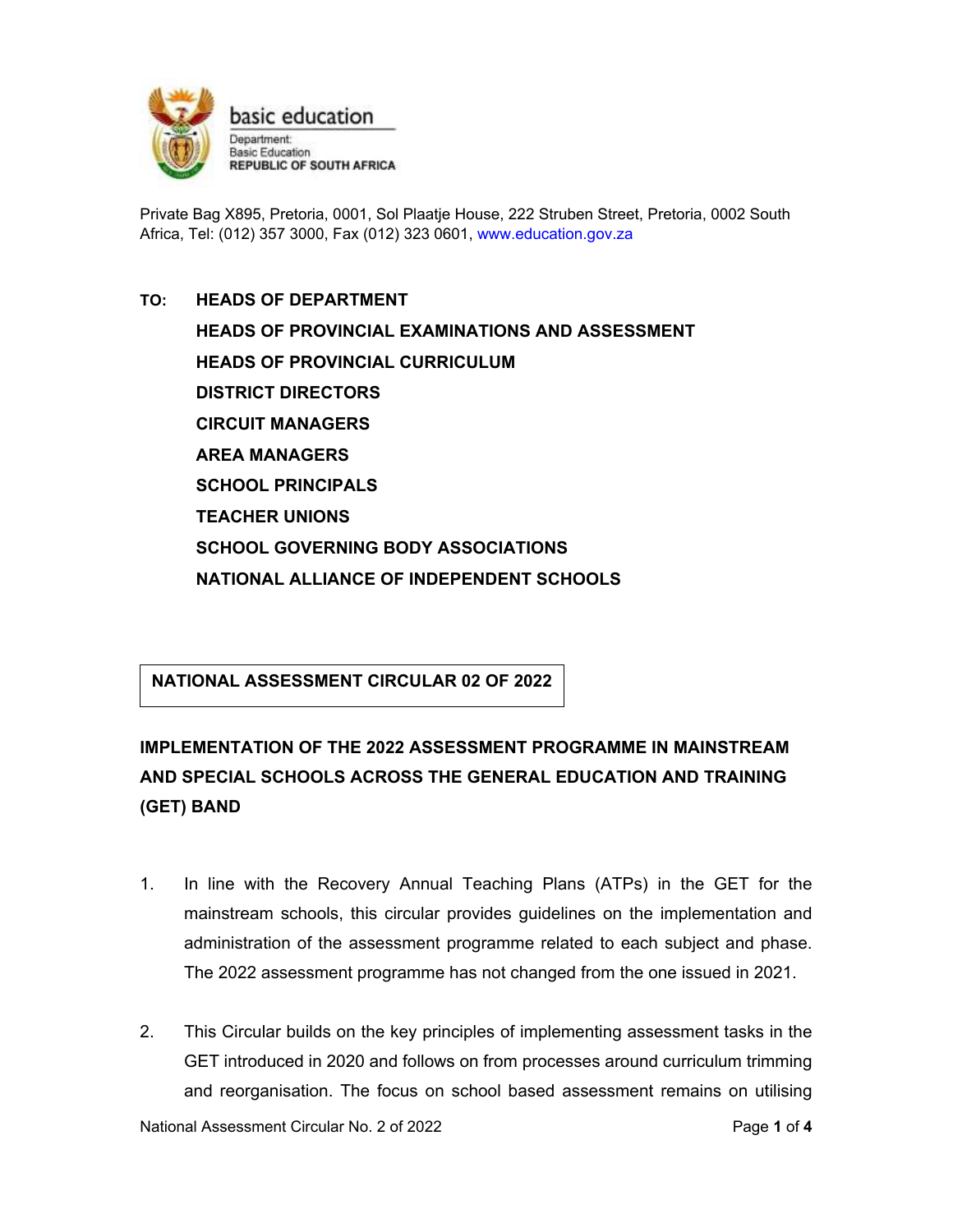strategies aligned to an assessment for learning approach to assist learners to achieve the learning outcomes of each grade and subject.

3. The Intermediate and Senior Phases' mid-year and end-of-year examinations are replaced by Controlled Tests administered under formal controlled settings. The content of the controlled tests must be based on work done stipulated in the Recovery ATPs. In principle, the June controlled test should cover work from Term 1 and Term 2 and the end of year controlled test should cover work from Term 3 and Term 4 unless the subject specifies inclusion of content from other terms.

#### 4. **SBA and task weighting**

- 4.1 The Foundation Phase's SBA constitutes a 100% weighting, and is achieved through a series of continuous assessment practices indicated in the ATP.
- 4.2 In the Intermediate and Senior Phases, the end-of-year controlled tests will still carry a weighting of 20% and the SBA will count 80% of the final progression mark. The SBA weighting will comprise of all formal assessment tasks except the end-of-year test.
- 4.3 The types and number of tasks including mark allocation and weighting of the tasks per subject and grade are summarised in the attached Annexures A, B and C of this circular.
- 4.4 If curriculum coverage is compromised due to a loss of teaching time due to COVID related variants or any other unforeseen event, mark allocations may be reduced to match the content covered but the weighting of the task as indicated in the ATP and its contribution towards a term mark and overall SBA mark will remain unchanged.
- 4.5 In the Intermediate and Senior phases, where weightings are not indicated for a subject, the weightings are distributed evenly among the tasks for the term.

#### 5. **Moderation of summative tasks**

5.1 All summative tasks per subject must be moderated at school level by the School Management Team member responsible for that subject. The moderator must also ensure that the task is accompanied by a detailed accurately formulated marking guideline and or rubric. All moderation findings must be reported to the relevant teacher(s) of that subject.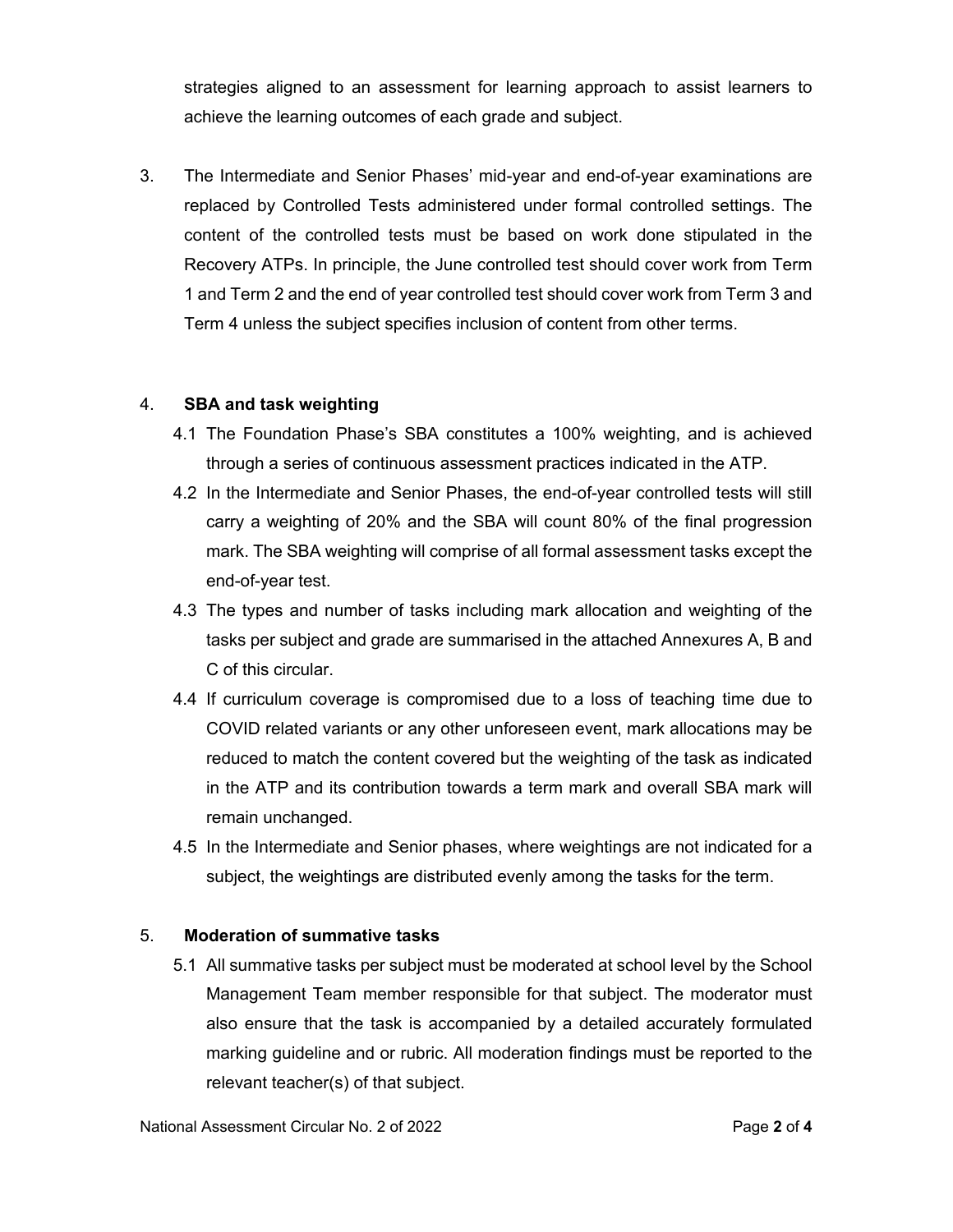- 5.2 For class tests and controlled tests, teachers of the same grade and subject should sample a few scripts and discuss the marking guidelines/rubric as a team to ensure that the marking is standardised. All scripts that have been marked by the teacher must be submitted to the moderator who should sample a reasonable number for moderation.
- 5.3 The setting of high quality tasks for school based assessment is important and schools should keep proper records on the setting and moderation processes followed and this may be subject to moderation through district and provincial procedures.

#### 6. **Formative assessment**

- 6.1 The assessment for learning approach including formative assessments should be used by teachers during teaching and learning to support and prepare learners for summative assessments. This in turn will assist teachers to obtain evidence for use in supporting learners to improve their knowledge, understanding and skills.
- 6.2 The primary purpose of formative assessment is to improve learning.

#### 7. **Recording of learner performance**

- 7.1 The moderator must approve and sign off the mark sheets prior to recording on SA-SAMS by trained Administrative staff who are familiar with the system. All data captured must be verified.
- 7.2 The weightings of a task will be calculated automatically on SA–SAMS and schools are not expected to make changes to the individual task weightings.
- 7.3 SA–SAMS contains a built-in functionality to address cases where an assessment is not administered e.g. absenteeism with a valid reason or in the case of an unforeseen event. By capturing "-1" as a code it removes the task from the learner's SBA and promotion mark and automatically redistributes the weight proportionally to the other assessment tasks.

#### 8. **Schedules and reports**

- 8.1 Final promotion schedules for all grades must be approved and signed off using the prescribed protocols of the provincial education department.
- 8.2 Learner reports must be generated based on the signed off promotion schedules' marks using SA-SAMS' templates. In addition, the reporting to parents should be